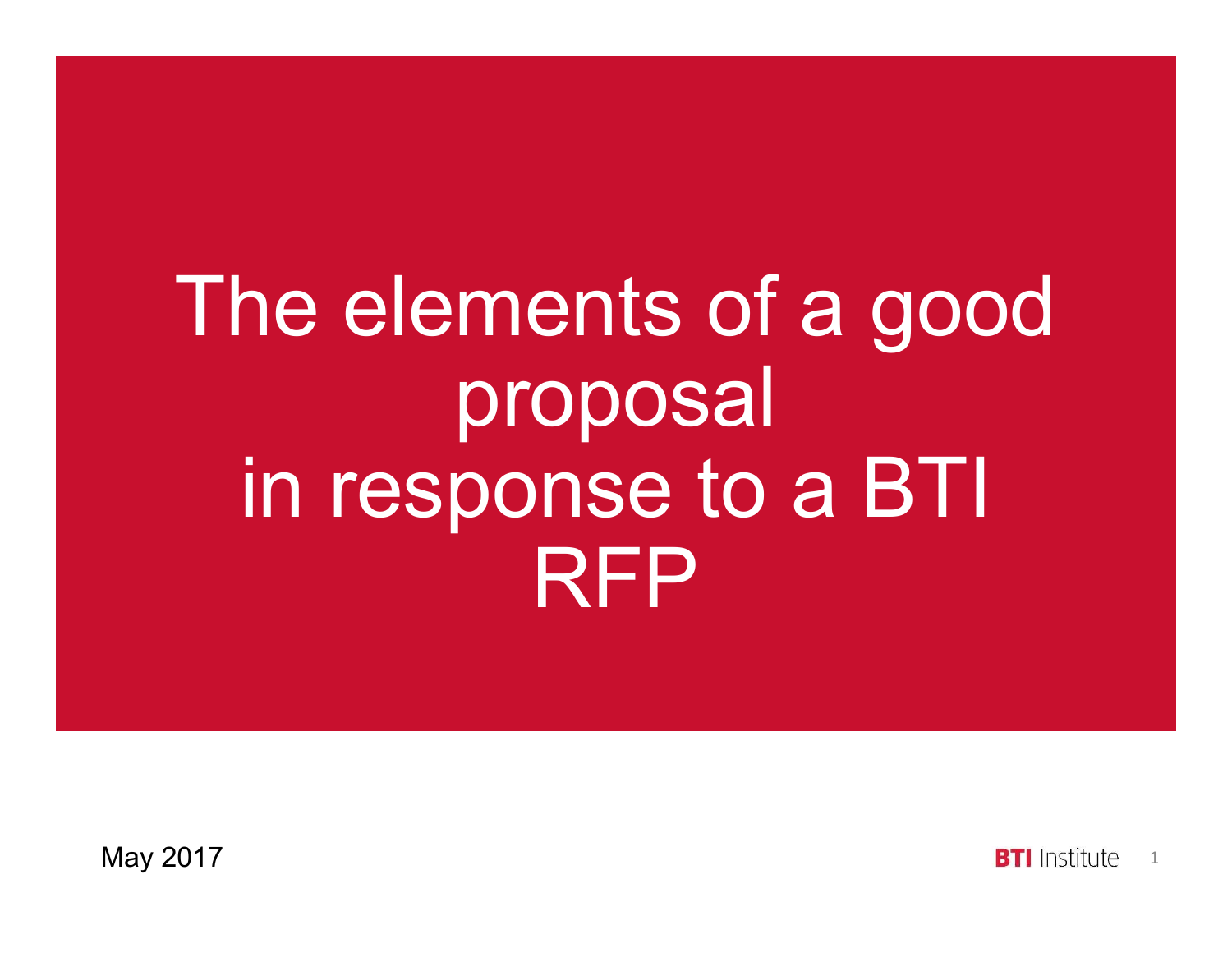

- There are three types of review criteria:
	- –scientific quality
	- –mission relevance/operational contribution
	- –administrative compliance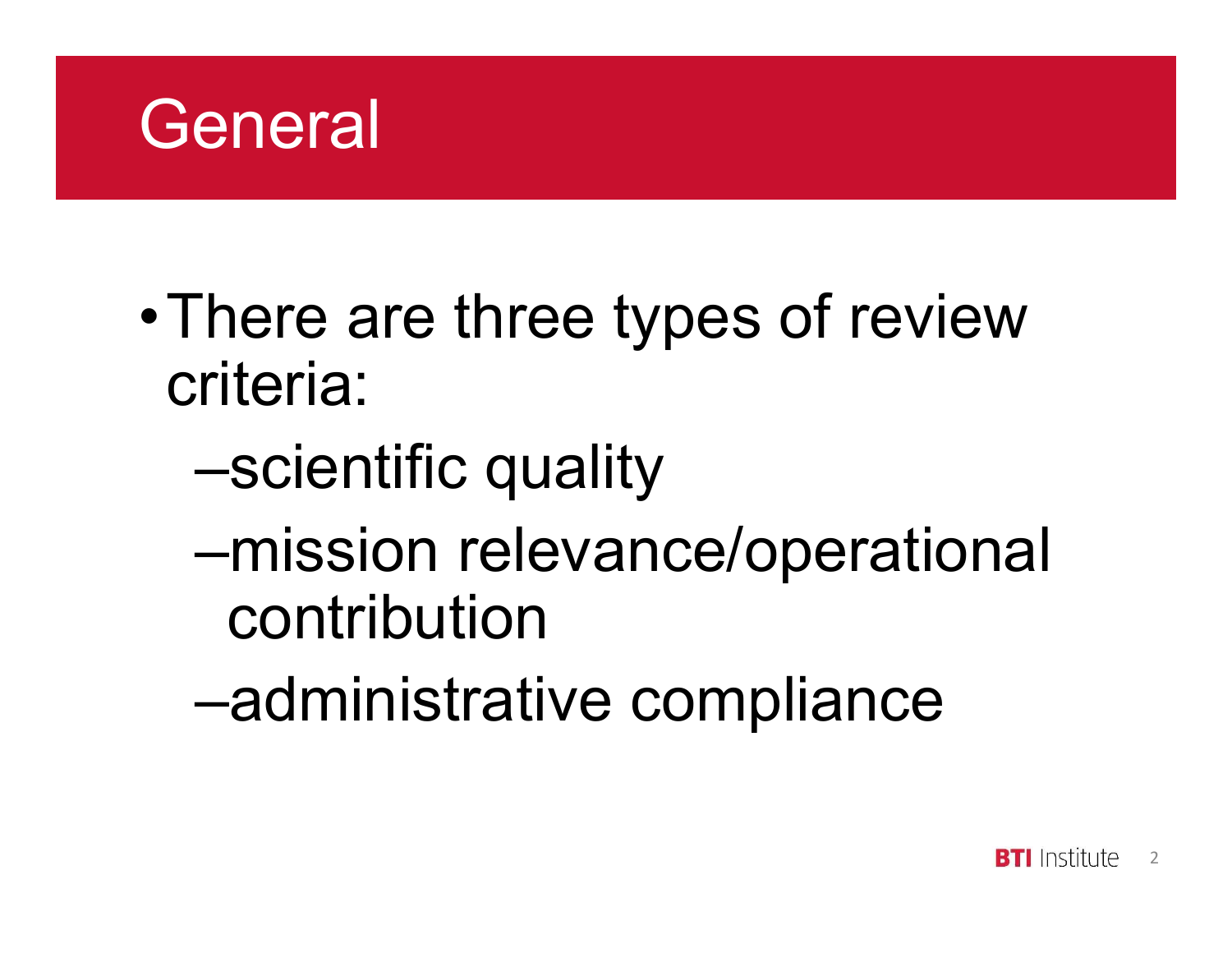### Capability Gap

- **Capability Gap<br>• State explicitly the problem this proposal intends to<br>• You may refer to RFP or DHS component strategic** address
- Capability Gap<br>• State explicitly the problem this proposal intends to<br>• You may refer to RFP or DHS component strategic<br>plans to explain:<br>— Why is this topic a priority and timely to address plans to explain: •<br> **Example 10 SEP 10 SEP 10 SEP 10 SEP 10 SEP 10 SEP 10 SEP 10 SEP 10 SEP 10 SEP 10 SEP 10 SEP 10 SEP 10 SEP 10 SEP 10 SEP 10 SEP 10 SEP 10 SEP 10 SEP 10 SEP 10 SEP 10 SEP 10 SEP 10 SEP 10 SEP 10 SEP 10 SEP 10 SEP 10 SEP** • You may refer to RFP or DHS component strated<br>plans to explain:<br>- Why is this topic a priority and timely to addre<br>this research now ?<br>- What are the negative impacts if the challeng<br>go unmet?<br>- What are the consequences
	- this research now ?
	- Frace explicitly the problem this proposal intends to<br>ddress<br>ou may refer to RFP or DHS component strategic<br>lans to explain:<br>- Why is this topic a priority and timely to address<br>this research now ?<br>- What are the negative go unmet? tate explicitly the problem this proposal intends to<br>ddress<br>ou may refer to RFP or DHS component strategic<br>lans to explain:<br>— Why is this topic a priority and timely to address<br>this research now ?<br>— What are the negative i
	- delayed?
-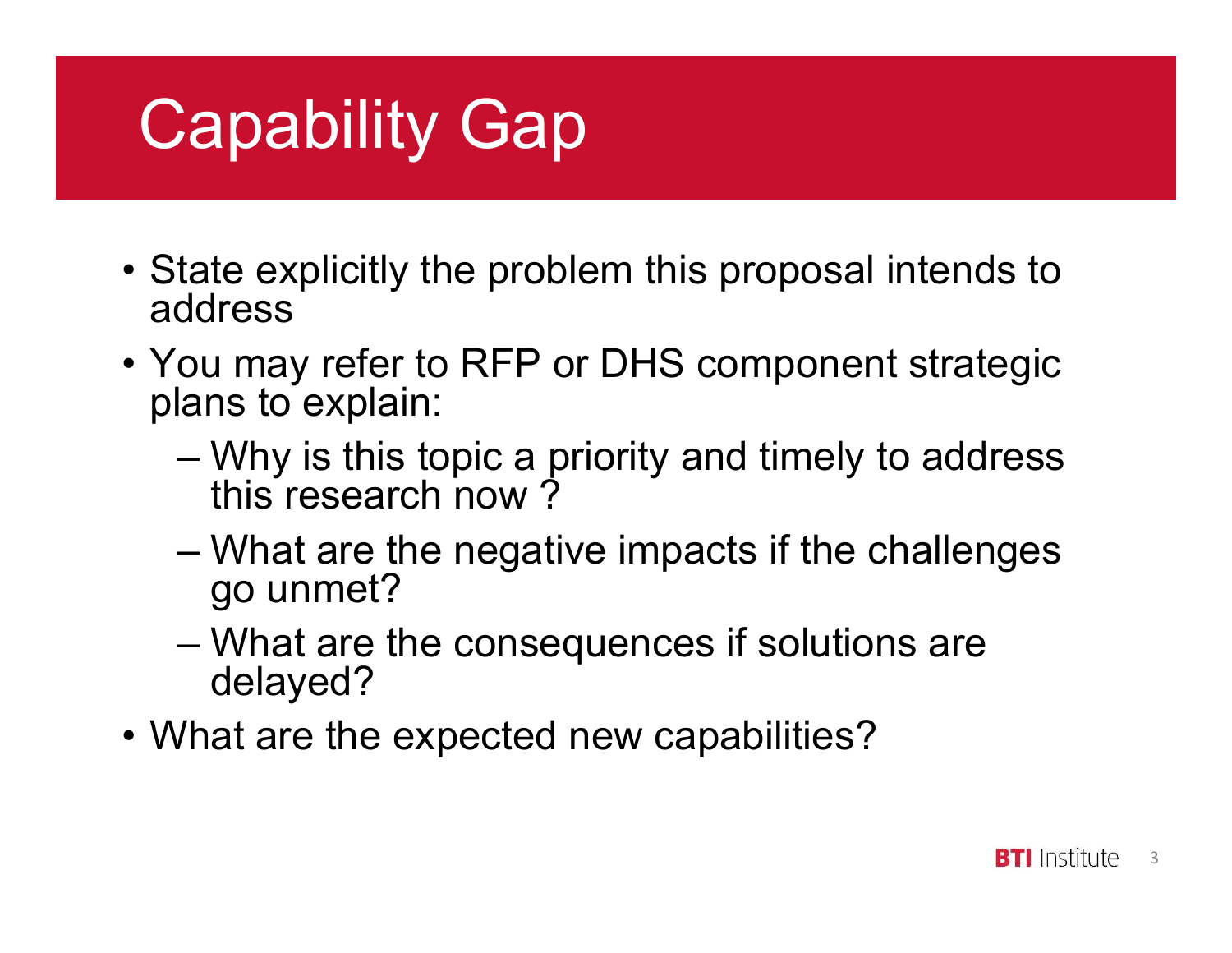### Goal and Objectives

- **Goal and Objectives<br>• Description of the main goal of this project in<br>• Pescription the identified capability gap<br>• Pescribe the specific objectives in support of this** response to the identified capability gap
- **Goal and Objectives**<br>• Description of the main goal of this project in<br>• Describe the identified capability gap<br>• Describe the specific objectives in support of this<br>goal goal • Description of the main goal of this project in<br>
response to the identified capability gap<br>
• Describe the specific objectives in support of this<br>
goal<br>
• Identify the unique contributions of the proposal<br>
• Specify why
- 
- Description of the main goal of this project in<br>response to the identified capability gap<br>• Describe the specific objectives in support of this<br>goal<br>• Identify the unique contributions of the proposal<br>• Specify why the d are necessary in the context of the stated research question(s)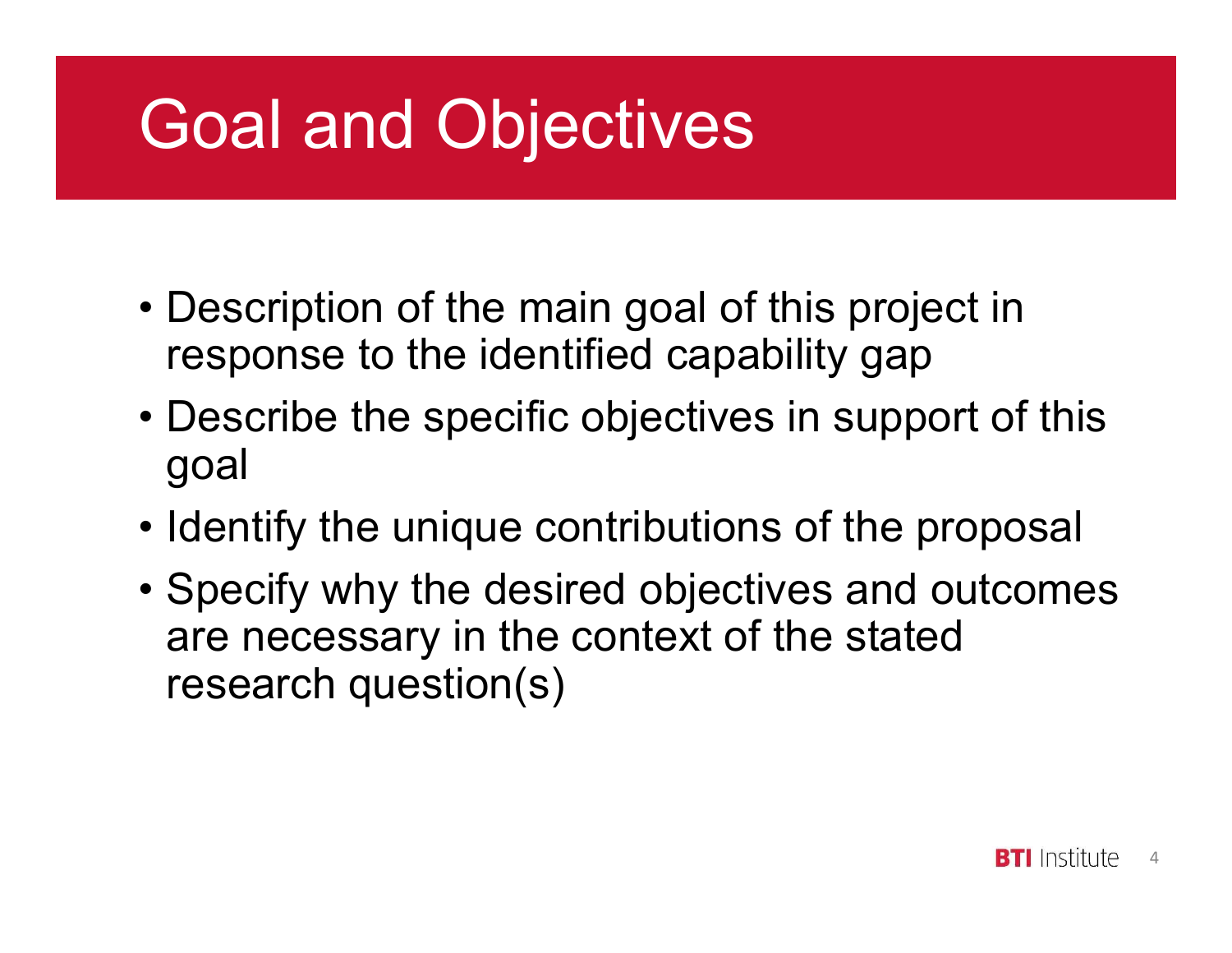### **Methodology**

- Methodology<br>• Description of how the project objectives will be<br>accomplished. What is the scientific novelty of the<br>approach? accomplished. What is the scientific novelty of the approach? **Methodology<br>• Description of how the project object<br>• accomplished. What is the scientific<br>• Use sound science. Include:<br>– any data collection methods and<br>• sample sizes and their justification** escription of how the project objectives will be<br>escription of how the project objectives will be<br>complished. What is the scientific novelty of the<br>pproach?<br>se sound science. Include:<br>— any data collection methods and thei EUTOCOTOCY<br>
escription of how the project objectives will be<br>
ccomplished. What is the scientific novelty of the<br>
pproach?<br>
se sound science. Include:<br>
– any data collection methods and their properties<br>
– sample sizes and escription of how the project objectives will be<br>ccomplished. What is the scientific novelty of the<br>pproach?<br>se sound science. Include:<br>— any data collection methods and their proper<br>— sample sizes and their justification escription of how the project objectives will be<br>ccomplished. What is the scientific novelty of t<br>pproach?<br>se sound science. Include:<br>— any data collection methods and their prope<br>— sample sizes and their justification (e.
- -
- analyses) becomplished. What is the scientific hoveny of the pproach?<br>se sound science. Include:<br>— any data collection methods and their properties<br>— sample sizes and their justification (e.g., power<br>analyses)<br>— algorithmic data pro
	-
	-
	-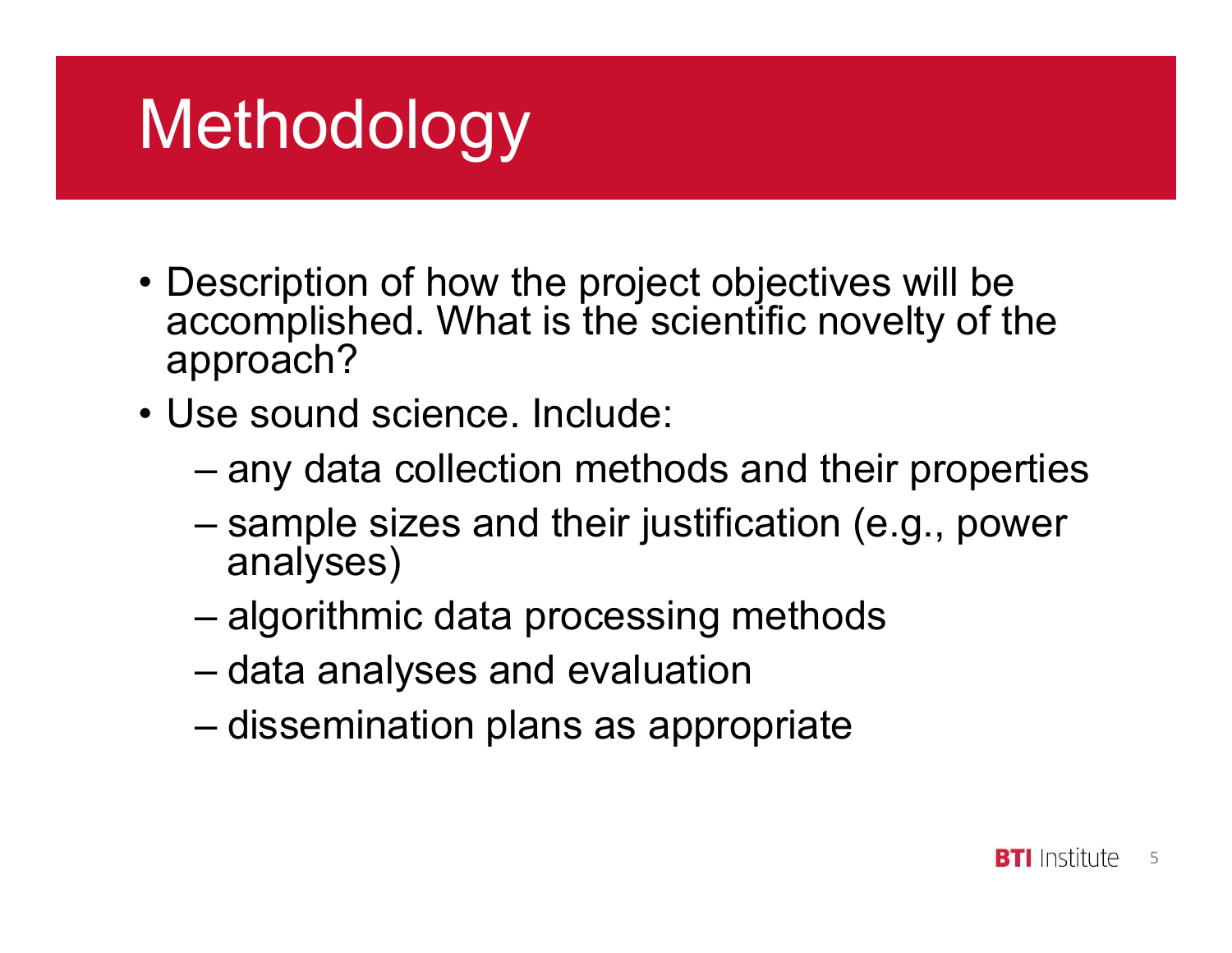

- Tasks should describe how work will progress and how its key<br>• Tasks should describe how work will progress and how its key<br>• Show who is responsible for each task and when they will be objectives will be fulfilled and evaluated. Fasks should describe how work will progress and how its key<br>• Tasks should describe how work will progress and how its key<br>• Show who is responsible for each task and when they will be<br>• Articulate overall project plannin
- completed. • Tasks should describe how work will progress and how its key objectives will be fulfilled and evaluated.<br>• Show who is responsible for each task and when they will be completed.<br>• Articulate overall project planning and
- 
- Tasks should describe how work will progress and how its key<br>• Tasks should describe how work will progress and how its key<br>• Show who is responsible for each task and when they will be<br>• Chriculate overall project plann (including the annual PI meeting) • Tasks should describe how work will progress and how its key<br>
• objectives will be fulfilled and evaluated.<br>
• Show who is responsible for each task and when they will be<br>
• Completed.<br>
• Articulate overall project plann • Show who is responsible for each task and whe<br>completed.<br>• Articulate overall project planning and manager<br>• Tasks should include quarterly contact with BTI<br>(including the annual PI meeting)<br>• Tasks should be reported in • Articulate overall project planning and manag<br>• Tasks should include quarterly contact with B<br>(including the annual PI meeting)<br>• Tasks should be reported in intervals of no lo<br>• Tasks listings can include a start date i
- 
- Tasks should describe how work will progress and how its key<br>
objectives will be fulfilled and evaluated.<br>
 Show who is responsible for each task and when they will be<br>
completed.<br>
 Articulate overall project planning as months past project start date) • Articulate overall project planning and management<br>
• Tasks should include quarterly contact with BTI for progress review<br>
(including the annual PI meeting)<br>
• Tasks should be reported in intervals of no longer than 3 mo
- 
- 
-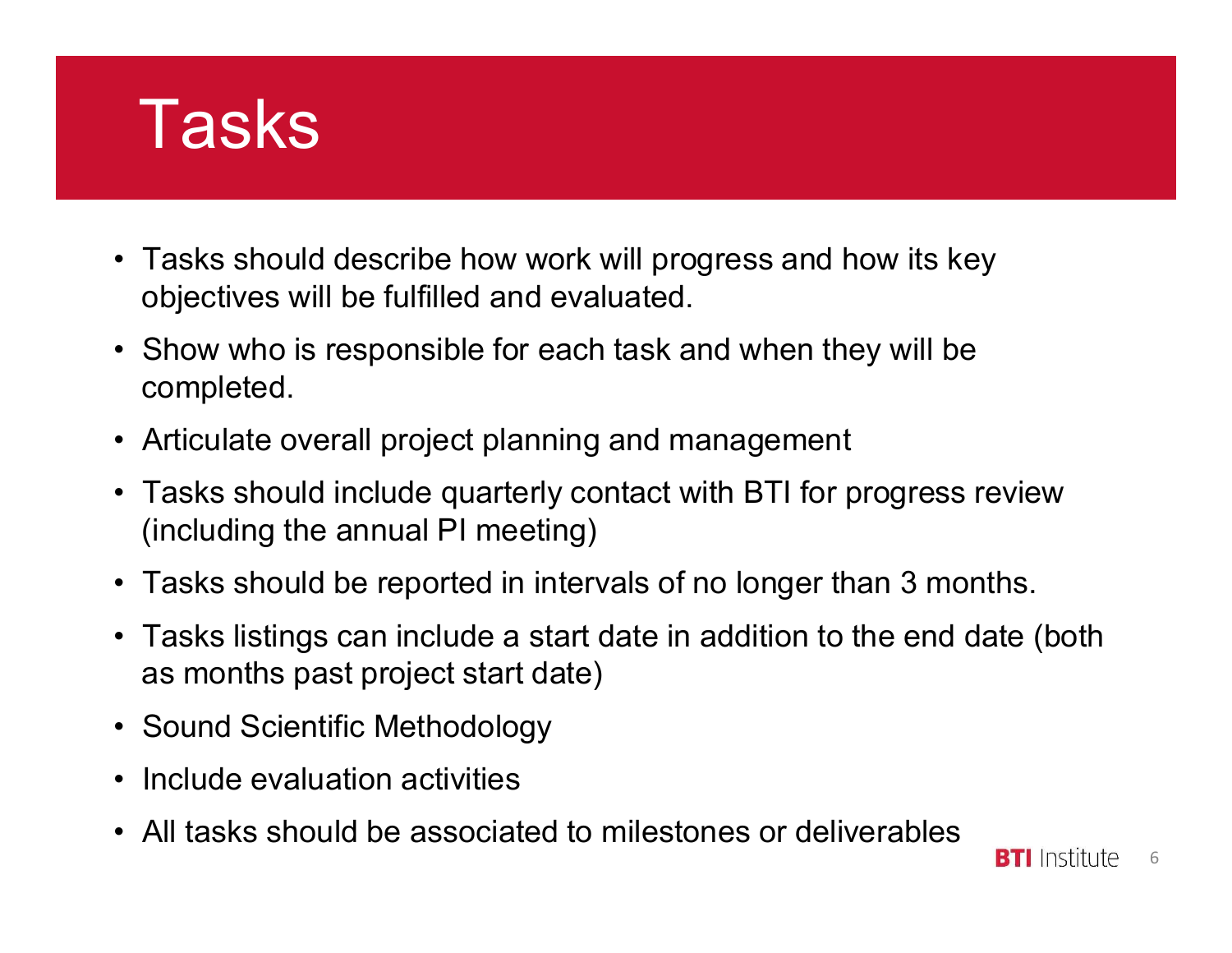### **Champions**

- **Champions**<br>• Champions are assigned by OUP, and<br>performers should not attempt to identify<br>Champions on their own performers should not attempt to identify Champions on their own **Champions**<br>• Champions are assigned by OUP, and<br>performers should not attempt to identify<br>Champions on their own<br>• Performers are encouraged to use<br>teleconferencing tools to meet with their<br>Champions instead of budgeting
- teleconferencing tools to meet with their Champions instead of budgeting for in person travel.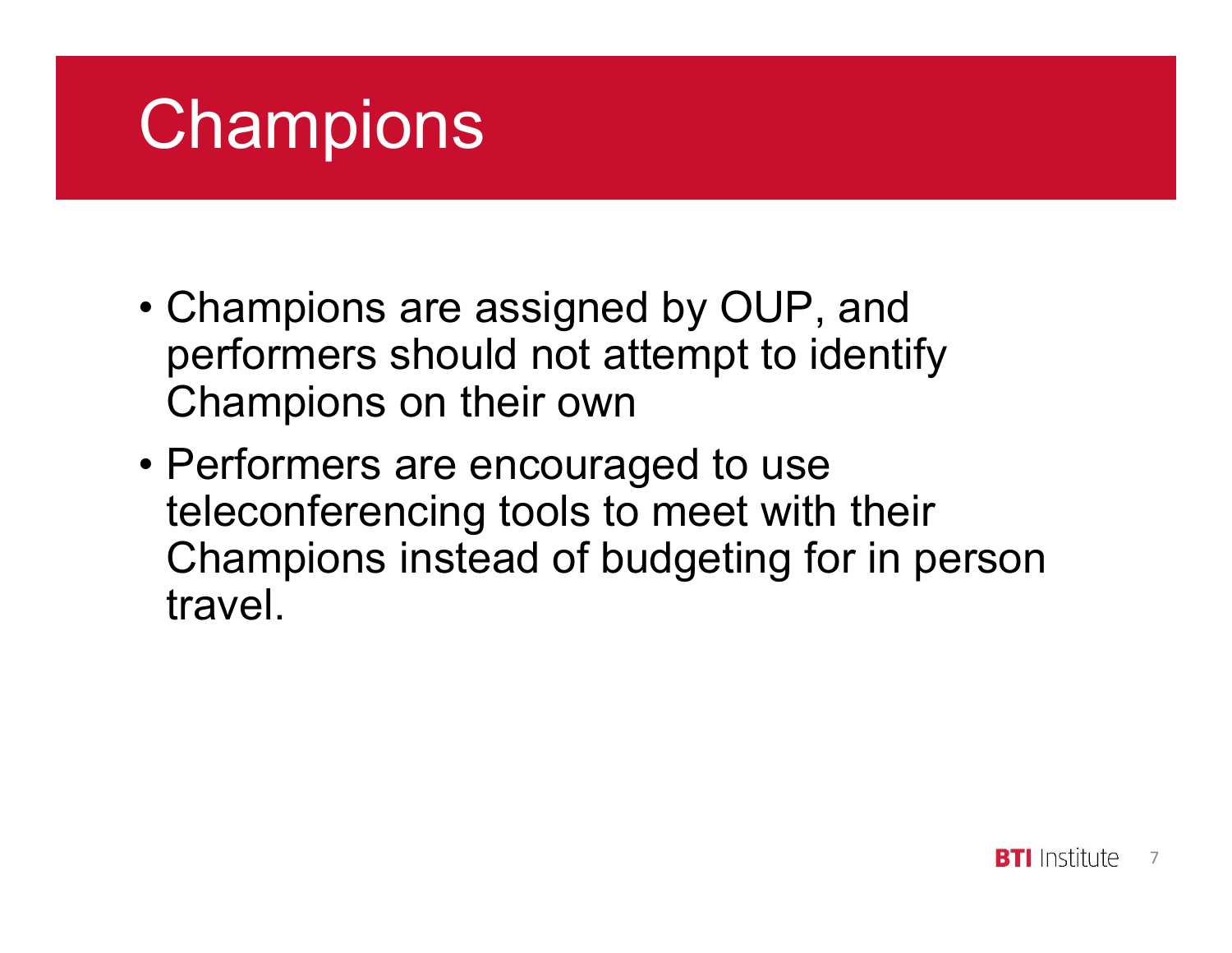### **Milestones**

- 
- whilestones<br>• Milestones should be construed as a major completion of activity<br>• For example, collecting data and cleaning it up for use in analysis<br>• entails specific tasks: Wilestones<br>• Milestones should be construed as a major completion of activity<br>• For example, collecting data and cleaning it up for use in analysis<br>• data collection,<br>• data collection, entails specific tasks: **ilestones**<br>
Solestones should be construed as a majour example, collecting data and cleaning<br>
Unitails specific tasks:<br>
A data collection,<br>
A data annotation,<br>
A data annotation, **ilestones should be construed as a major<br>
ilestones should be construed as a major<br>
prexample, collecting data and cleaning<br>
tails specific tasks:<br>
- data annotation,<br>
- noise removal,<br>
- noise removal,** ILESIONES<br>
ilestones should be construed as a major<br>
pr example, collecting data and cleaning<br>
tails specific tasks:<br>
- data collection,<br>
- data annotation,<br>
- noise removal,<br>
ne milestone should be the culmination of<br>
tas
	-
	-
	-
- Milestones should be construed as a major completion of activity<br>
 For example, collecting data and cleaning it up for use in analysis<br>
entails specific tasks:<br>
 data collection,<br>
 data annotation,<br>
 noise removal,<br> dataset/database, not all the specific tasks. • Milestones should be construed as a major completion of activity<br>
• For example, collecting data and cleaning it up for use in analysis<br>
entails specific tasks:<br>
– data collection,<br>
– data annotation,<br>
– noise removal,<br> • For example, collecting data and cleaning it up for use in analysis<br>
entails specific tasks:<br>
– data collection,<br>
– data annotation,<br>
– noise removal,<br>
• The milestone should be the culmination of these tasks in a curate
- 
- months past months past project start date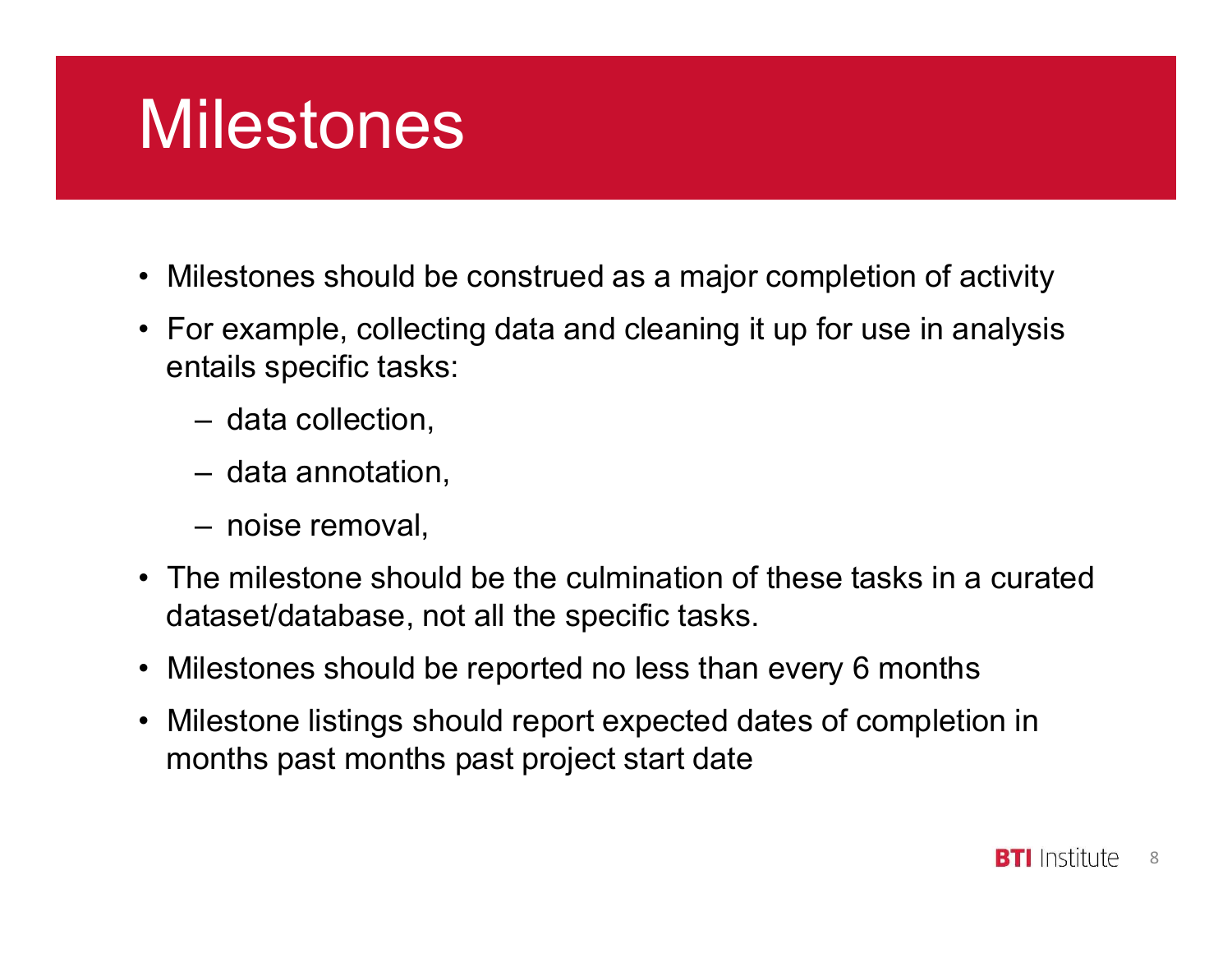## Types of Deliverables VOCS Of Deliverables<br>ate clearly and succinctly the types of deliverables<br>scribe specific and meaningful deliverables.<br>ecify why these outcomes are necessary in the controllowing items as part of your deliverable<br>- Journal VOES Of Deliverables<br>ate clearly and succinctly the types of deliverables<br>scribe specific and meaningful deliverables.<br>ecify why these outcomes are necessary in the co<br>clude the following items as part of your deliverable<br>

- Fypes of Deliverables<br>• State clearly and succinctly the types of deliverables (outputs) that will be produced.<br>• Specify why these outcomes are necessary in the context of the work plan. Describe specific and meaningful deliverables. Fypes of Deliverables (outputs) that will be produced.<br>• State clearly and succinctly the types of deliverables (outputs) that will be produced.<br>• Specify why these outcomes are necessary in the context of the work plan.<br>• Fypes of Deliverables (outputs) that v<br>
• State clearly and succinctly the types of deliverables (outputs) that v<br>
• Describe specific and meaningful deliverables.<br>
• Specify why these outcomes are necessary in the context • State clearly and succinctly the types of deliverables (output:<br>Describe specific and meaningful deliverables.<br>• Specify why these outcomes are necessary in the context of<br>• Include the following items as part of your de
- 
- -
	-
- For the state clearly and succinctly the types of deliverables (outputs) that will be produced.<br>
Describe specific and meaningful deliverables.<br>
 Specify why these outcomes are necessary in the context of the work plan.<br> product? Please specify yes or no • State clearly and succinctly the types of deliverables (outputs) that will be produced.<br>
Describe specific and meaningful deliverables.<br>
• Specify why these outcomes are necessary in the context of the work plan.<br>
• Incl • Specify why these outcomes are necessary in the context of the work plan.<br>• Include the following items as part of your deliverables:<br>– Journal Publications<br>• Do you foresee that your deliverables will require the use of
- 
- past project start date
-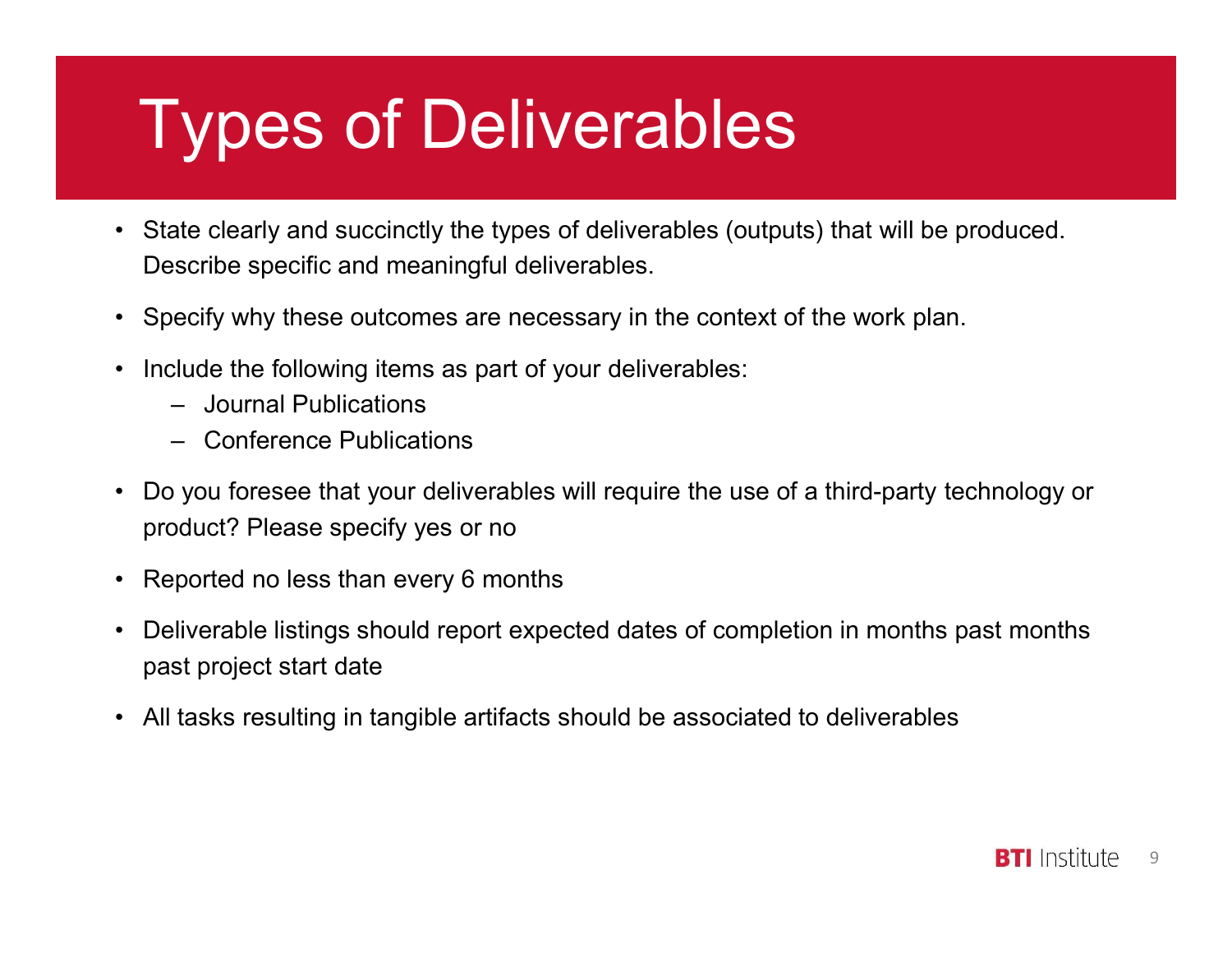### Types of Deliverables Types of Deliverable<br>
Other potential deliverables include:<br>
• Survey; Validated Instrument<br>
• Algorithm; method; CONOPS Types of Deliverables<br>
Other potential deliverables include:<br>
• Survey; Validated Instrument<br>
• Algorithm; method; CONOPS<br>
• Protocol + Datasets; Database + Visualization **Types of Deliverables**<br>
Other potential deliverables include:<br>
• Survey; Validated Instrument<br>
• Algorithm; method; CONOPS<br>
• Protocol + Datasets; Database + Visualization<br>
• Software; Compiled Program Types of Deliverables<br>
Other potential deliverables include:<br>
• Survey; Validated Instrument<br>
• Algorithm; method; CONOPS<br>
• Protocol + Datasets; Database + Visualization<br>
• Software; Compiled Program<br>
• Sensors; Hardware

Other potential deliverables include:

- 
- 
- 
- 
- 
- **I YPES OT DEIIVETADIES**<br>
Other potential deliverables include:<br>
 Survey; Validated Instrument<br>
 Algorithm; method; CONOPS<br>
 Protocol + Datasets; Database + Visualizatior<br>
 Software; Compiled Program<br>
 Sensors; Hardwa Other potential deliverables include:<br>• Survey; Validated Instrument<br>• Algorithm; method; CONOPS<br>• Protocol + Datasets; Database + Visualization<br>• Software; Compiled Program<br>• Sensors; Hardware Prototype<br>• Brief; Report; L Lessons learned; • Survey; Validated Instrument<br>• Algorithm; method; CONOPS<br>• Protocol + Datasets; Database + Visualization<br>• Software; Compiled Program<br>• Sensors; Hardware Prototype<br>• Brief; Report; List of questions that need to be answe • Algorithm; method; CONOPS<br>• Protocol + Datasets; Database + Visualization<br>• Software; Compiled Program<br>• Sensors; Hardware Prototype<br>• Brief; Report; List of questions that need to be answere<br>Lessons learned;<br>• Economic
- 
-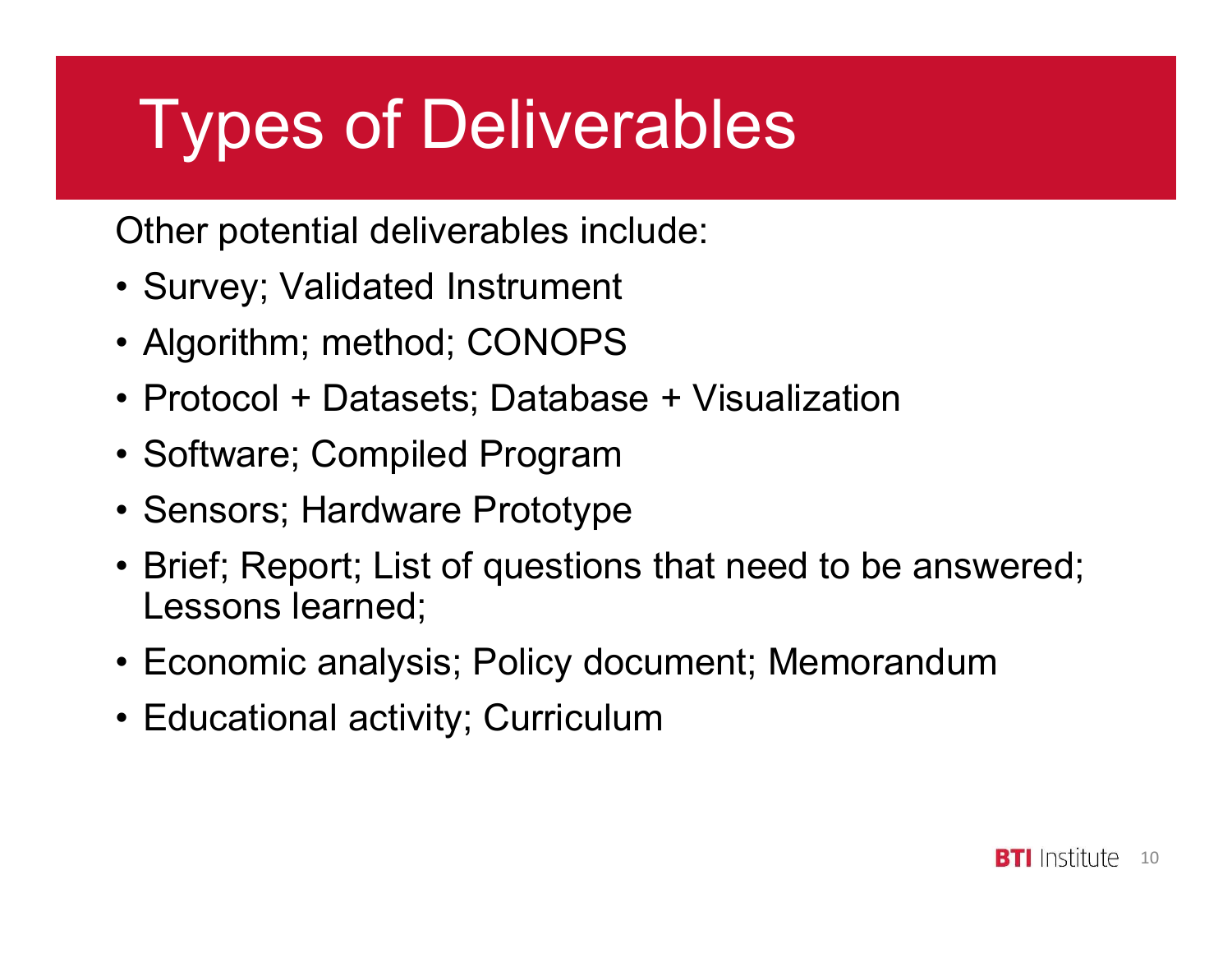# Performance Metrics Performance Metrics<br>• Measures to quantify project success

- 
- **Performance Metrics<br>• Measures to quantify** project success<br>• They should compare the results of the present<br>method against state of the art methods method against state of the art methods
- Measures to **quantify** project success<br>• They should compare the results of the present<br>method against state of the art methods<br>• In the absence of prior art, the present method<br>will be the baseline, and thus no comparis will be the baseline, and thus no comparisons can be run hey should compare the results of the present<br>hethod against state of the art methods<br>ill be the baseline, and thus no comparisons<br>an be run<br>— Measure desirable properties of a single<br>distribution (e.g., minimal variance)
	- distribution (e.g., minimal variance)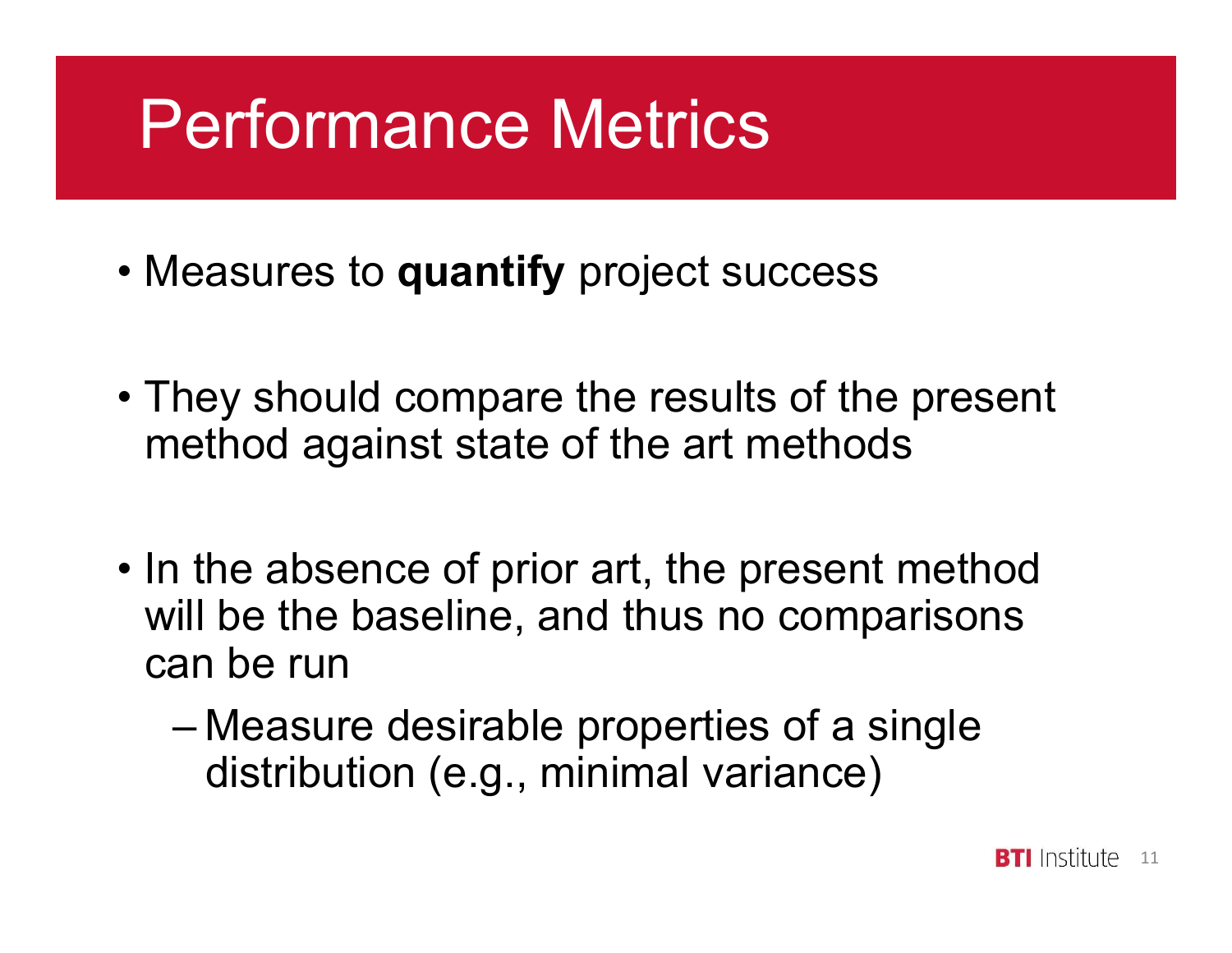# Performance Metrics (2) Performance Metrio

- 
- r**formance Metrics (2)**<br>Pripilot studies<br>- Run statistical tests on distributions that hold<br>at least 30 measurements from a<br>representative sample at least 30 measurements from a representative sample Performance Metric<br>
• In pilot studies<br>
• Run statistical tests on diserved that is at least 30 measurements<br>
representative sample<br>
• In major studies<br>
• Use power analysis<br>
• In comparisons, the new metric rformance Metrics (2<br>
Popolonial power and prior studies<br>
- Run statistical tests on distribution<br>
at least 30 measurements from a<br>
representative sample<br>
- Use power analysis<br>
Popolonial comparisons, the new method shape
- -
- In pilot studies<br>
 Run statistical tests on distributions that hold<br>
at least 30 measurements from a<br>
 representative sample<br>
 In major studies<br>
 Use power analysis<br>
 In comparisons, the new method should be<br>
signif significantly better than the state of the art (alpha  $= 0.05$ • Run statistical tests on distributions that hold<br>at least 30 measurements from a<br>representative sample<br>• In major studies<br>• Use power analysis<br>• In comparisons, the new method should be<br>significantly better than the stat
- correction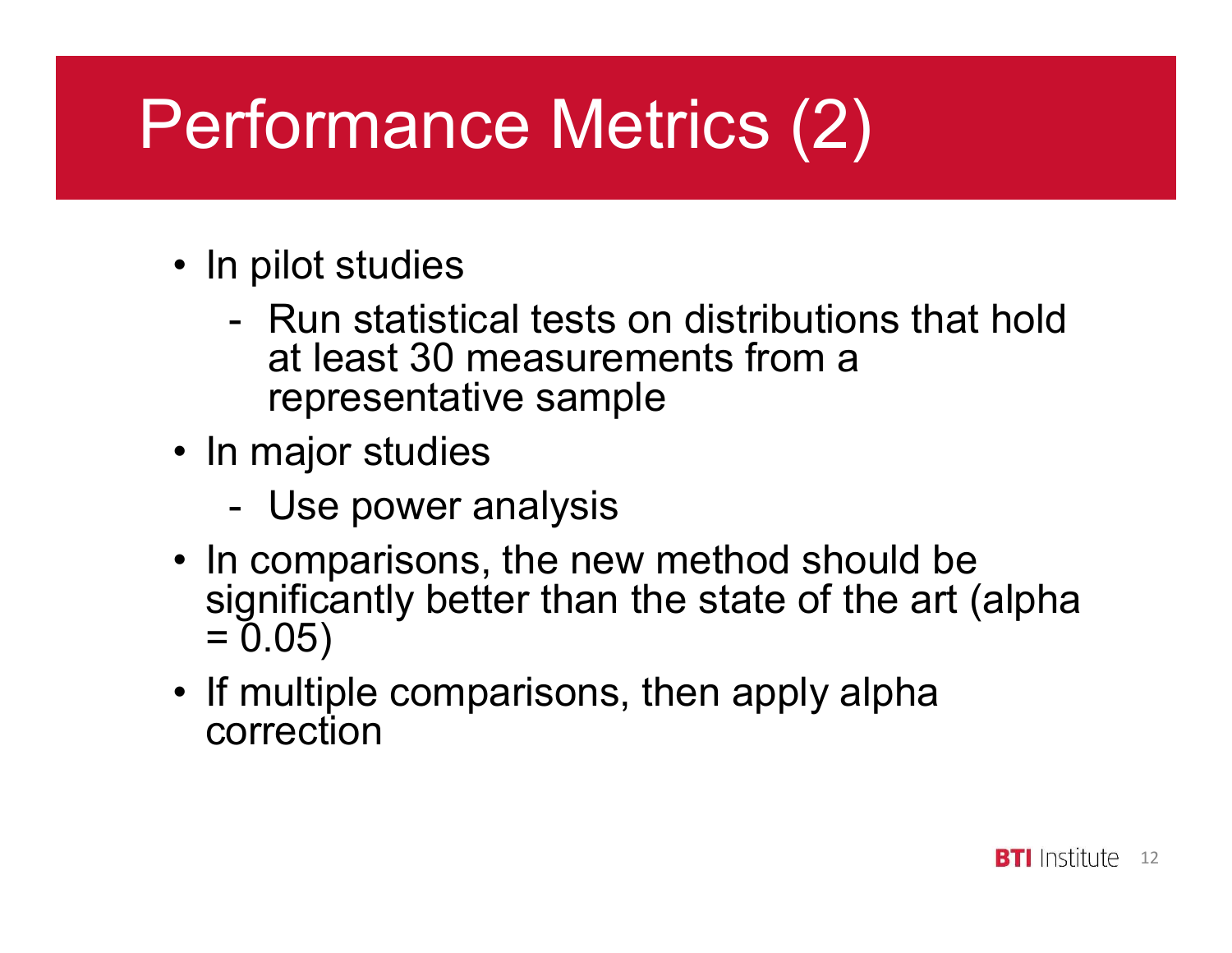### Notional Transition Plan

- 
- **Notional Transition Plan<br>• Description of transition plans and activities.**<br>• How will you get your final product to the target end<br>users in a useable, customer-friendly manner that **Notional Transition Plan<br>• Description of transition plans and activities.**<br>• How will you get your final product to the target end<br>users in a useable, customer-friendly manner that<br>ensures it is put to use immediately? users in a useable, customer-friendly manner that ensures it is put to use immediately? **Notional Transition Plan<br>• Description of transition plans and activities.**<br>• How will you get your final product to the target end<br>users in a useable, customer-friendly manner that<br>ensures it is put to use immediately?<br>• • Description of transition plans and activities.<br>• How will you get your final product to the target end<br>users in a useable, customer-friendly manner that<br>ensures it is put to use immediately?<br>• Do you have any existing I • Description of transition plans and activities.<br>• How will you get your final product to the target end<br>users in a useable, customer-friendly manner that<br>ensures it is put to use immediately?<br>• Do you have any existing I • How will you get your final product to the target end<br>users in a useable, customer-friendly manner that<br>ensures it is put to use immediately?<br>• Do you have any existing IP that this project will<br>utilize?<br>• Transition eff
- utilize?
- 
- information to DHS users, and integrate with impact.
- as most practitioners have travel constraints.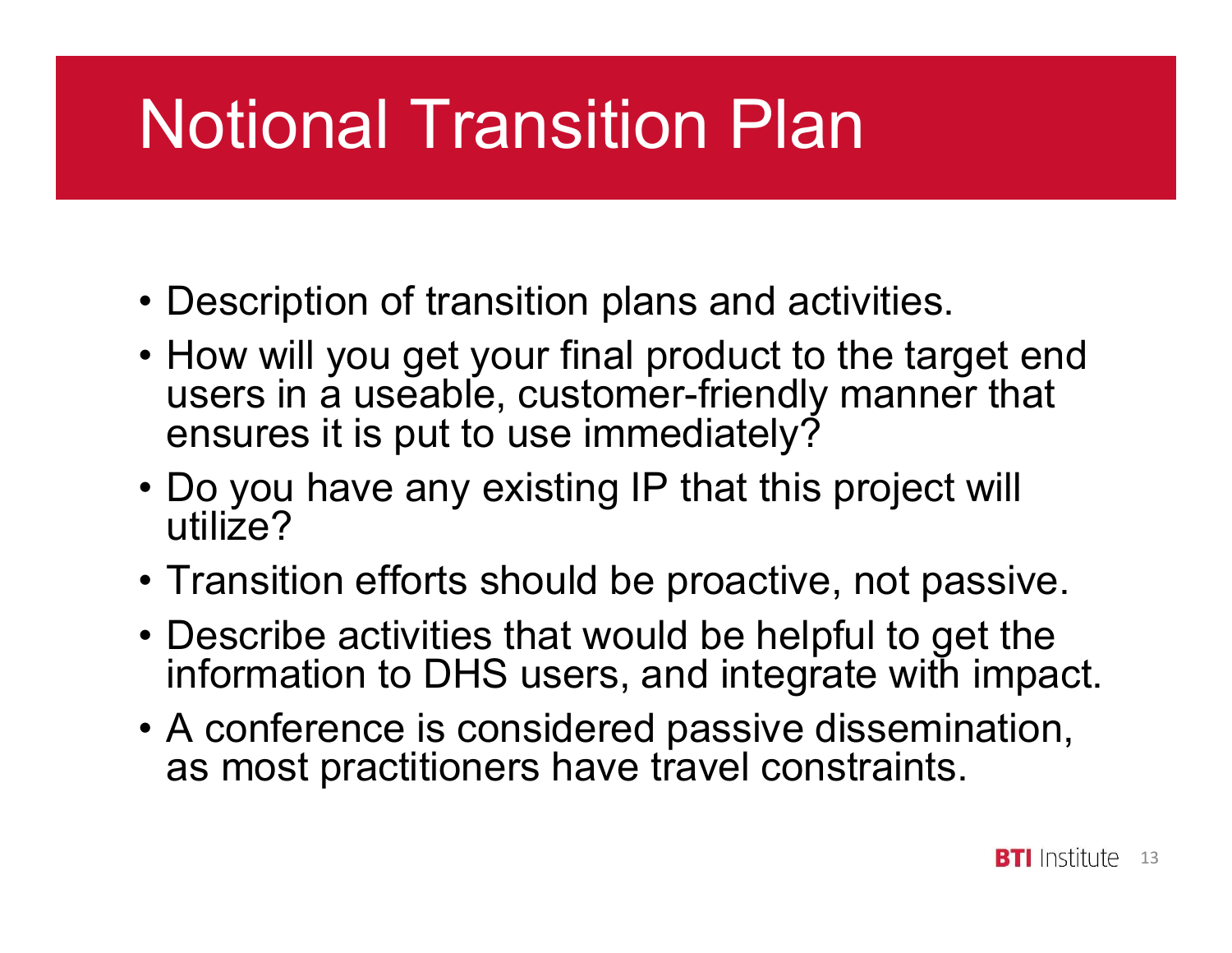### Notional Transition Plan

1. Who is/are the end user(s) of proposed deliverables? (An end user is not necessarily Notional Transition Plan<br>1. Who is/are the end user(s) of proposed deliverables? (An end user is not necessarily<br>the project champion or a customer at DHS HQ – it could be an agent on the field)<br>2. For each user, consider

2. For each user, consider the use case(s) that outline the use of developed deliverable.

3. For each use case, consider how to address the following:

3.a What are the functional requirements for the proposed deliverable (will it be used as a stand-alone? Does it have to be integrated with other systems? If so, please specify integration requirements.) For each use case, consider how to address the follow<br>3.a What are the functional requirements for the pro-<br>used as a stand-alone? Does it have to be integrate<br>please specify integration requirements.)<br>3.b What are the req

3.b What are the requirements for the development of proposed deliverable (as defined by each end-user)?

3.c What improvement in use of the proposed technologies will be necessary for end-user adoption?

3.d Are there any dependencies that would be required for the end-user to use the developed solution?

3.e Are any dependencies that would require licensing or purchases for user by

3.f Are there alternate technologies/knowledge products that could address the requirements for solving the problem? What are their limitations?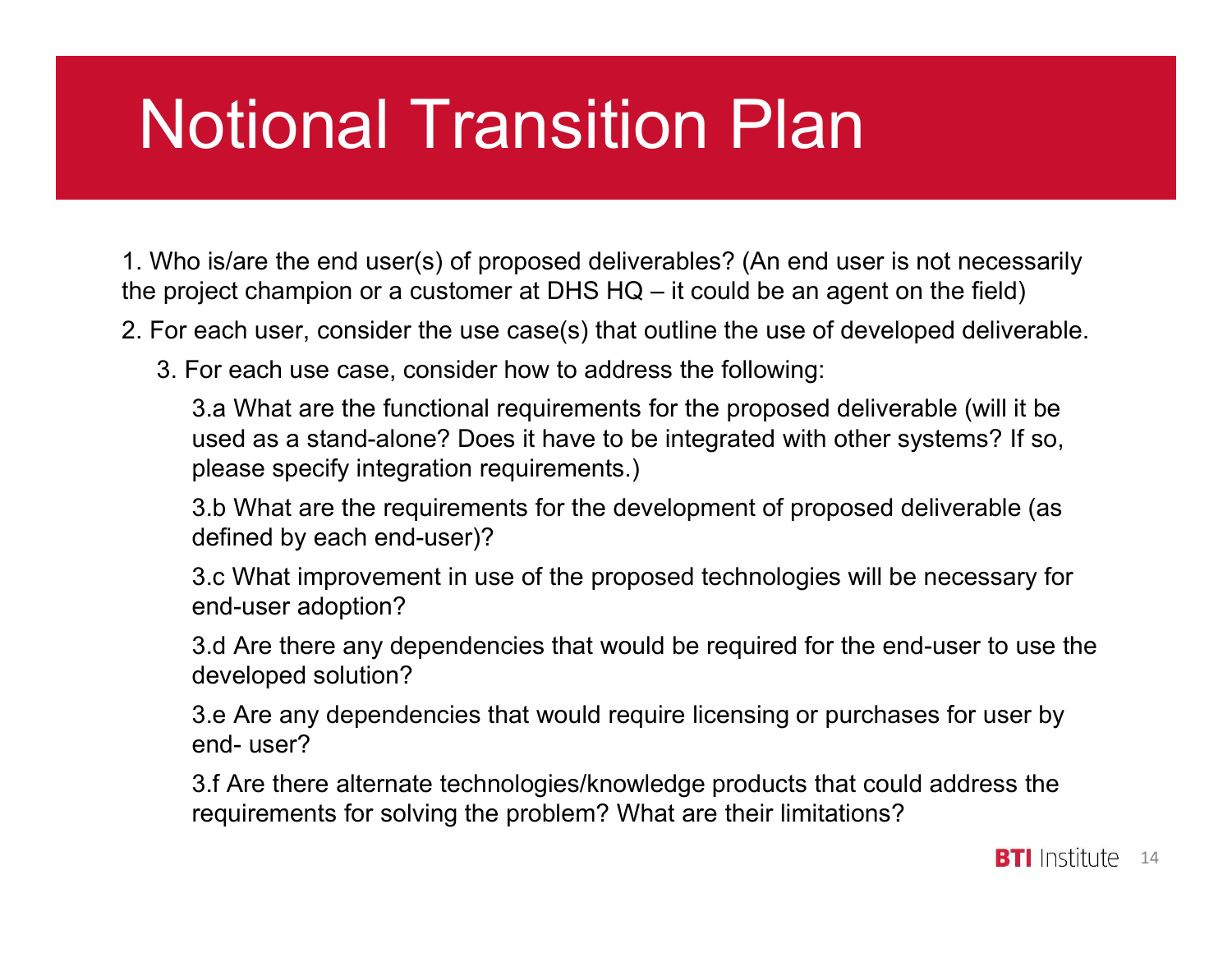### Risk and mitigation plans

- Risk and mitigation plans<br>• Description of all potential programmatic risks<br>• Hans to mitigate these risks that may impact project completion **Risk and mitigation plans**<br>• Description of all potential programmatic<br>• Plans to mitigate those risks
-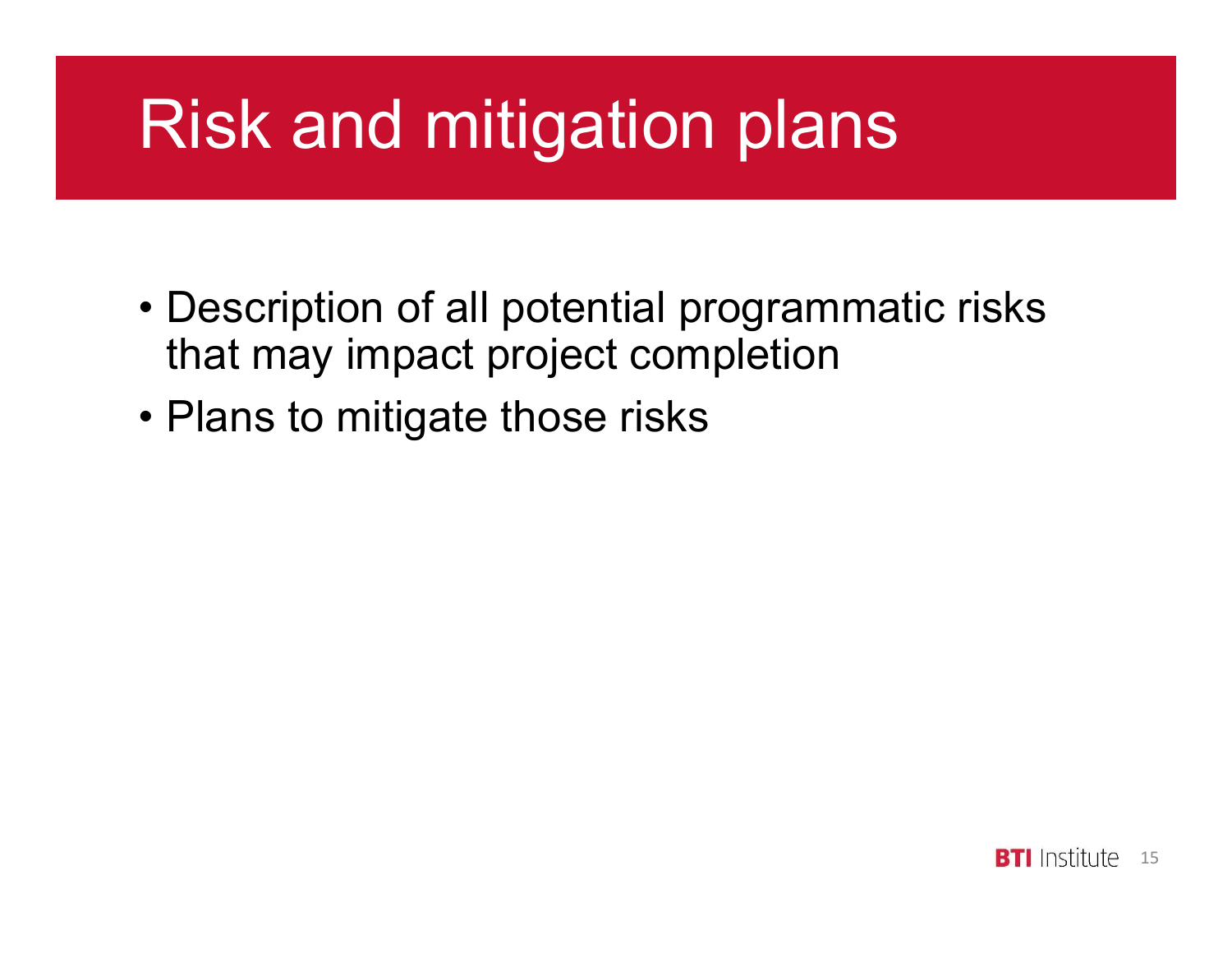#### **Travel**

- Travel<br>• Include estimated travel costs to attend the BTI Annual<br>Meeting (Washington D.C. area, Fall timeframe, up to two<br>nights). Budget should include travel, meals and lodging for the Meeting (Washington D.C. area, Fall timeframe, up to two nights). Budget should include travel, meals and lodging for the PI and a student (if applicable). • Include estimated travel costs to attend the BTI Annual<br>
Meeting (Washington D.C. area, Fall timeframe, up to two<br>
nights). Budget should include travel, meals and lodging for the<br>
PI and a student (if applicable).<br>
• If • Include estimated travel costs to attend the BTI Annual<br>
Meeting (Washington D.C. area, Fall timeframe, up to two<br>
nights). Budget should include travel, meals and lodging for the<br>
PI and a student (if applicable).<br>
• I
- the same travel rules apply to each subaward. In particular, travel must be included for each subcontract PI and student (if applicable).
- project, as the DHS PM and stakeholders are present. Meeting to be held annually in the Fall in the Washington, DC area.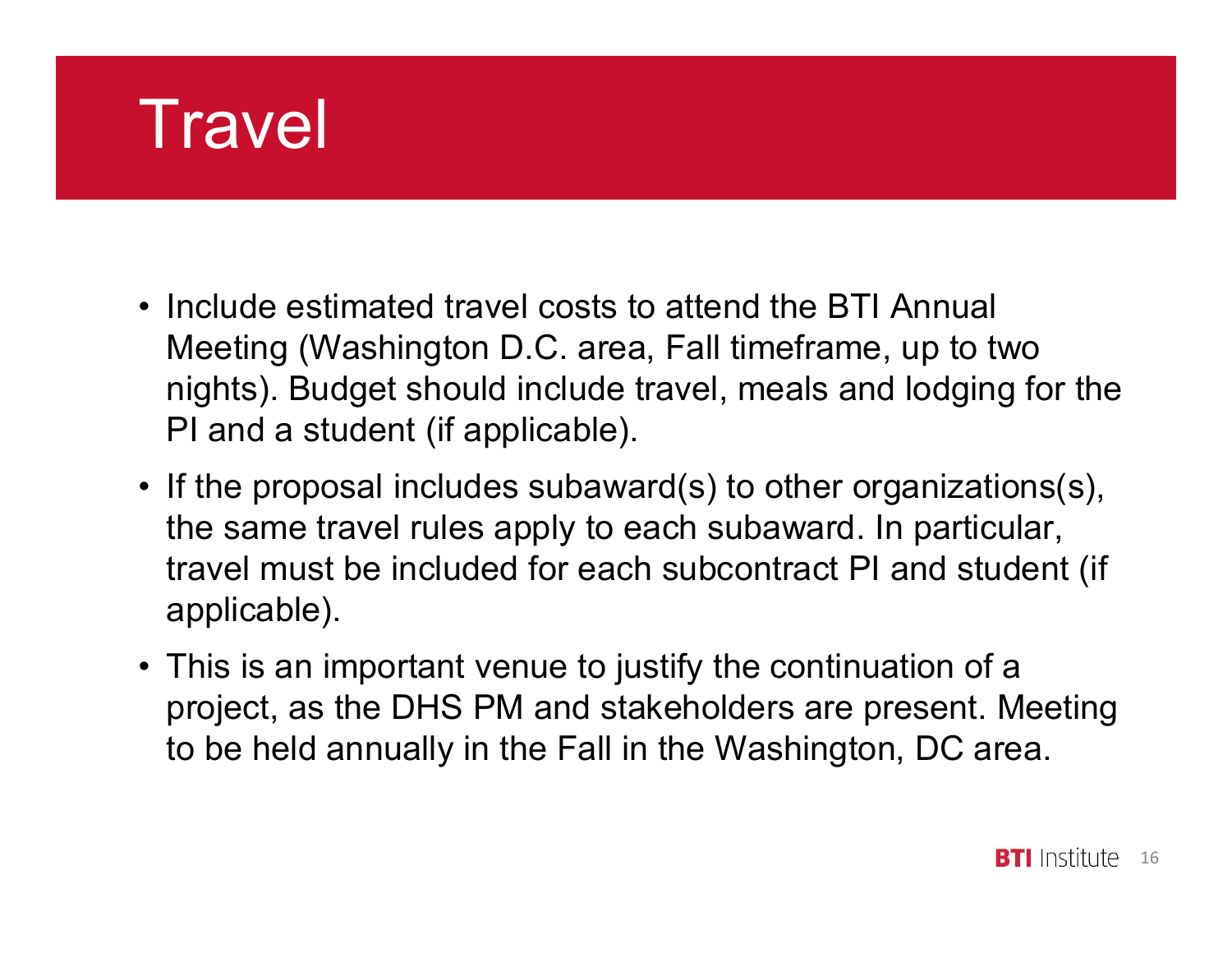### Data Acquisition Plan

- **Data Acquisition Plan**<br>• The requirement for a data acquisition plan arises out of<br>• Considerations of licensing/availability issues, not cost concerns<br>• Does the project need access to data already collected by a third considerations of licensing/availability issues, not cost concerns
- **Data Acquisition Plan**<br>• The requirement for a data acquisition plan arises out of<br>considerations of licensing/availability issues, not cost concerns<br>• Does the project need access to data already collected by a third<br>par party? I.e., the PI will NOT be the owner of ALL the data to be used in the project? **Exercise Accuration Plan**<br>
The requirement for a data acquisition plan arises out of<br>
msiderations of licensing/availability issues, not cost concerns<br>
Des the project need access to data already collected by a third<br>
err ne requirement for a data acquisition plan arises out of<br>prosiderations of licensing/availability issues, not cost concerns<br>pes the project need access to data already collected by a third<br>arty? I.e., the PI will NOT be th Frank Photosof and Considerations of licensing/availability issues, not cost concerns<br>
• Does the project need access to data already collected by a third<br>
party? I.e., the PI will NOT be the owner of ALL the data to be us
	- explicitly stated in the workplan, and also that there are no restrictions/licensing agreements needed to access and use it.
	- Data Acquisition Plan.
- locate and/or provide data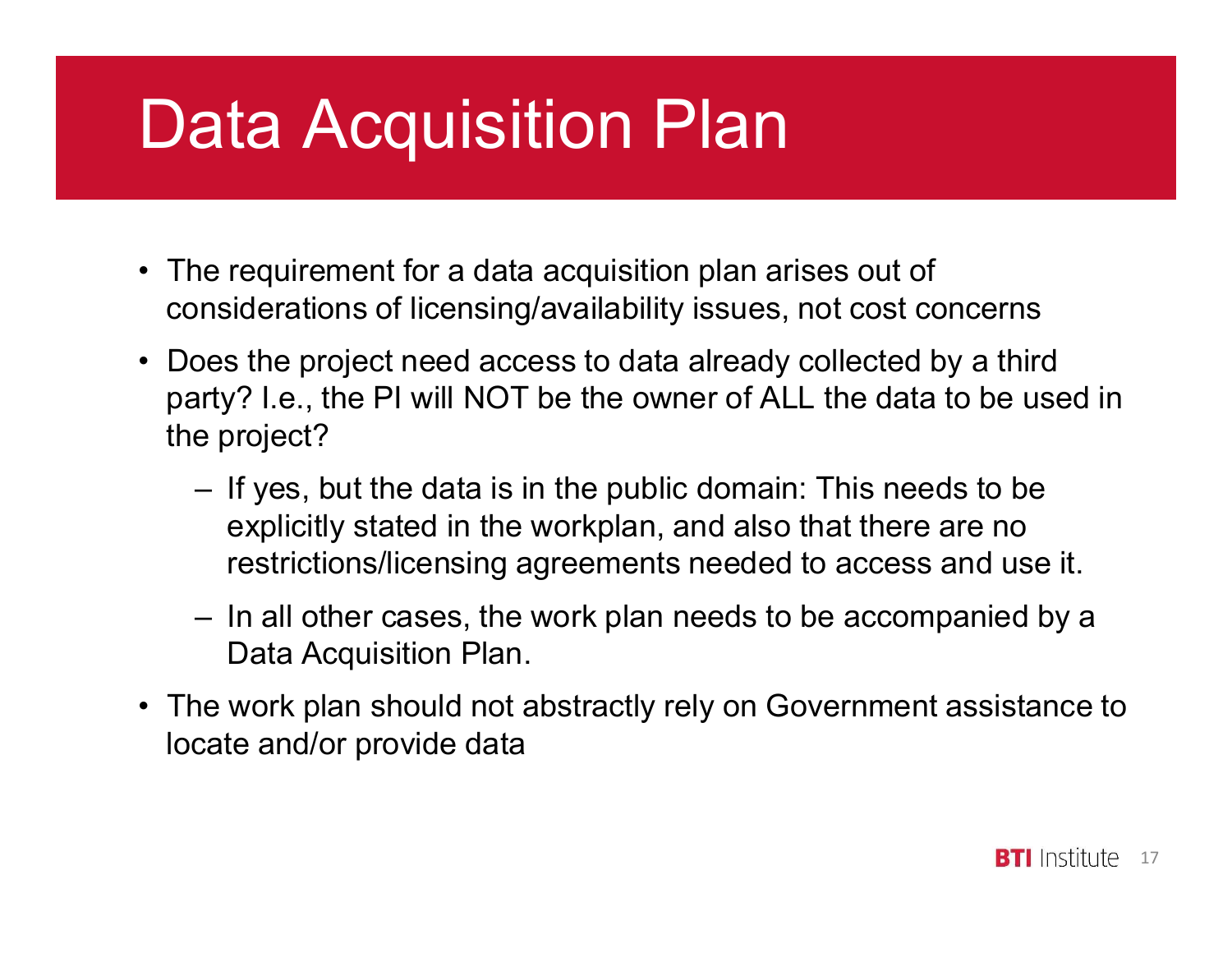### Data Acquisition Plan (2) **ata Acquisition Plan (2**<br>
re plan does not need to be a long document, as long a<br>
lowing:<br>
- Third party Data to be used in the project<br>
- Purpose and characteristics of the data<br>
- Uses of the data **ata Acquisition Plan (2)**<br>
The plan does not need to be a long document, as long as it addre<br>
lowing:<br>
- Third party Data to be used in the project<br>
- Purpose and characteristics of the data<br>
- Uses of the data<br>
- Data so **ata Acquisition Planet Acquisition**<br>
Third party Data to be a long documen<br>
- Third party Data to be used in the project<br>
- Purpose and characteristics of the data<br>
- Uses of the data<br>
- Data source and Acquisition method **ata Acquisition Plan (2)**<br>
The plan does not need to be a long document, as long as it ac<br>
lowing:<br>
- Third party Data to be used in the project<br>
- Purpose and characteristics of the data<br>
- Uses of the data<br>
- Data sourc

- **Data Acquisition Plan (2)**<br>• The plan does not need to be a long document, as long as it addresses the following:<br>- Third party Data to be used in the project following: e plan does not need to be a long documen<br>
lowing:<br>
- Third party Data to be used in the project<br>
- Purpose and characteristics of the data<br>
- Uses of the data<br>
- Data source and Acquisition method<br>
- Data safety plan<br>
- D ie plan does not need to be a long document, as long<br>
lowing:<br>
- Third party Data to be used in the project<br>
- Purpose and characteristics of the data<br>
- Uses of the data<br>
- Data source and Acquisition method<br>
- Data safet
	-
	-
	-
	-
	-
	-
	-
- in the plan does not need to be a long document, as long as it addresse<br>
lowing:<br>
 Third party Data to be used in the project<br>
 Purpose and characteristics of the data<br>
 Uses of the data<br>
 Data source and Acquisition m following:<br>
- Third party Data to be used in the project<br>
- Purpose and characteristics of the data<br>
- Uses of the data<br>
- Data source and Acquisition method<br>
- Data safety plan<br>
- Data disposal/retention plan<br>
- Signed c Data owner's commitment letter. Said license agreement would also probably detail the additional information needed in the plan.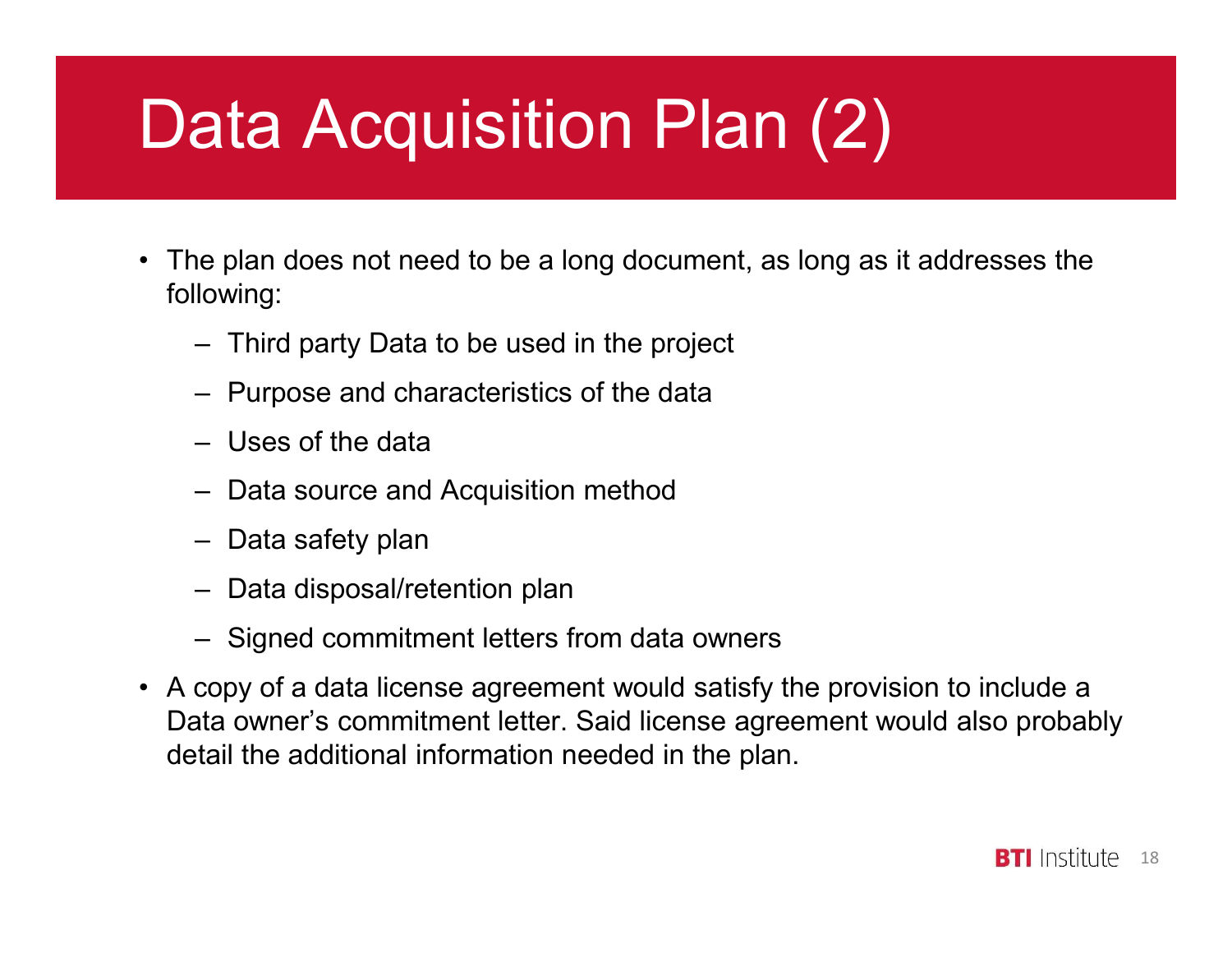### NO Sensitive Data Allowed

- **NO Sensitive Data Allowed<br>• All research conducted through BTI is intended to<br>• All research conducted through BTI is intended to<br>• Accordingly, no research under this Award should** have publicly releasable results.
- **NO Sensitive Data Allowed**<br>• All research conducted through BTI is intended to<br>have publicly releasable results.<br>• Accordingly, no research under this Award should<br>involve, use, or generate sensitive information<br>• This re involve, use, or generate sensitive information
- All research conducted through BTI is intended to<br>have publicly releasable results.<br>• Accordingly, no research under this Award should<br>involve, use, or generate sensitive information<br>• This restriction includes For Offic (FOUO), Personally Identifiable Information (PII), and/or classified information